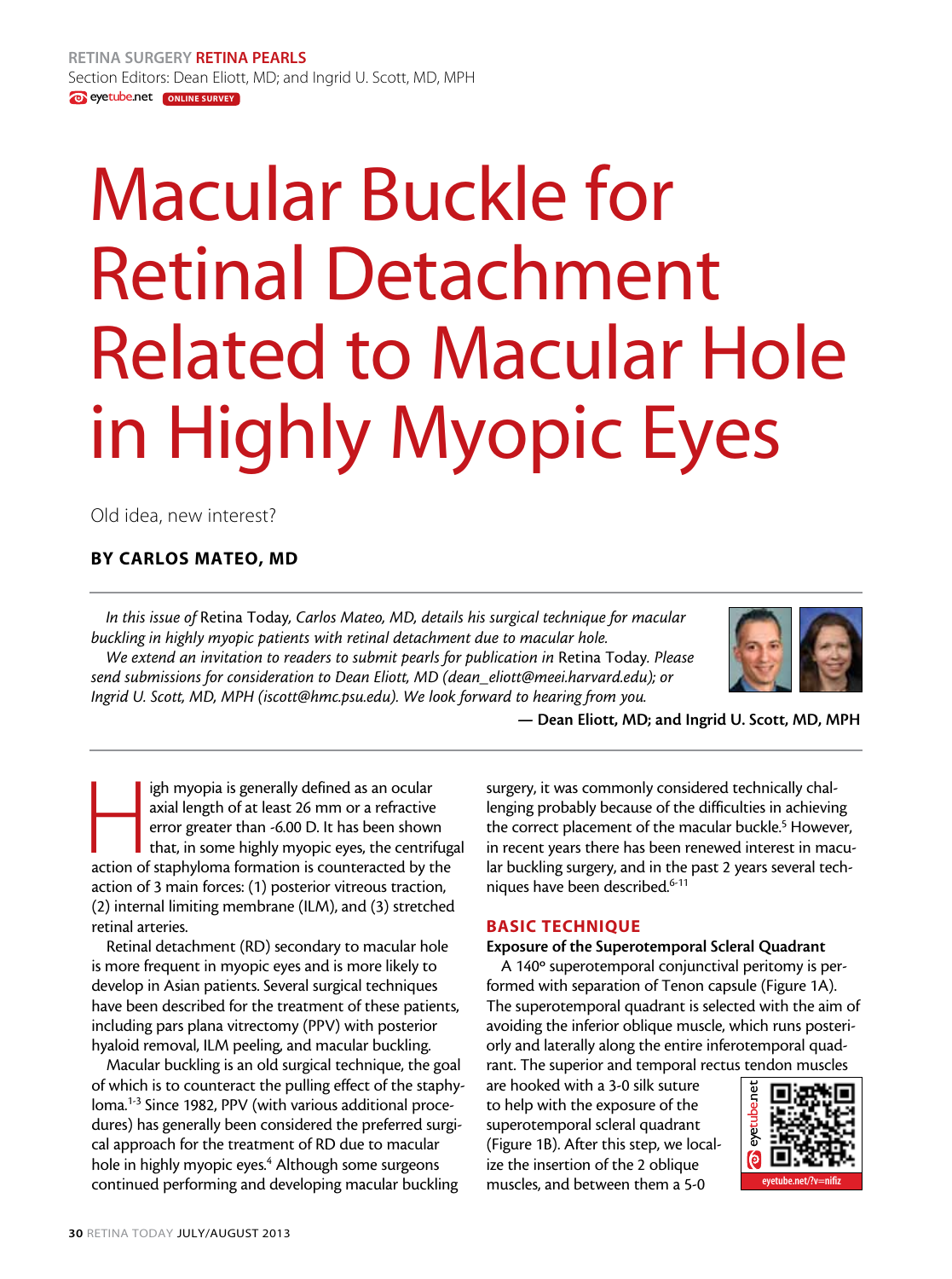

Figure 1. Initial steps of macular buckling surgery. Superotemporal incision of the conjuntiva, 2.5 mm from the limbus (A). Pulling the superior and temporal hooked muscles to expose the superotemporal quadrant (B). The insertion of the tendons of the inferior and superior oblique muscles (C). At 20 mm from the limbus, a matress suture pointing to the macula is placed (D).

nylon suture pointing toward the macular area is placed (Figures 1C and 1D). Although this suture can be positioned after vitrectomy, we prefer to do it before the eye has been opened. At this point, extra care must be taken to avoid the vortex veins near the tendon of the superior oblique muscle.

# Pars Plana Vitrectomy

Although PPV is not absolutely necessary, we prefer to perform it to release the traction from the posterior hyaloid and the ILM. Any instrument diameter (20 gauge, 23 gauge, 25 gauge, or 27 gauge) can be used, but the instrument must have the necessary length to be able to reach the posterior pole of the eye. The posterior hyaloid can be removed with the assistance of triamcinolone. Due to the consistency of the posterior hyaloid in some cases, some surgeons prefer to use a Tano diamonddusted scraper to peel away the posterior hyaloid that remains adherent to the inner surface of the retina.

# Dyes

Brilliant blue is a vital dye employed to stain the ILM. It is often used in Europe, but it is not available in the United States, where indocyanine green (ICG) at a low concentration is used instead. To prevent the dye from spilling into the subretinal space, there are 2 techniques that can be used: (1) injecting a small bubble of perfluorocarbon liquid to tamponade the macular hole or (2) mixing the dye with viscoelastic so that the viscosity will prevent the dye from passing into the subretinal space.<sup>12</sup>



Figure 2. Macular buckles. Ando Plombe (A). Ando Plombe with an optical fiber in the center of the indenting platform (B). AJL macular buckle (C). AJL macular buckle with the optical fiber inside the groove (D).

Macular buckling is a reversible surgical technique that can improve the anatomic and functional outcomes of highly myopic patients with retinal detachment due to macular hole by counteracting the staphyloma action.

# ILM Peeling

The injection of perfluorocarbon liquid into the vitreous cavity over the macula stabilizes the retina when it is detached, providing counteraction when ILM removal is performed.<sup>13</sup> It also displaces subretinal fluid to the periphery. In the case of a superior quadrant retinal detachment, a small peripheral retinotomy can be performed to remove the subretinal fluid. This maneuver eliminates the need to drain the fluid through the macular hole, which can lead to macular hole enlargement due to the high viscosity of the fluid and trauma to the borders of the hole.

# Placement of the Macular Buckle

Different types of macular buckle have been described in the literature. Figure 2 shows the Ando Plombe (Ondeko Corporation Japan) and the AJL macular buckle (AJL Ophthalmic Spain).

The Ando Plombe explant is a silicone rod with metallic wires inside that allow it to be bent to obtain the desired buckling effect of the macular area. To help with its placement, we insert an optical fiber in the center of the platform (Figures 2A and 2B). The light can be switched on